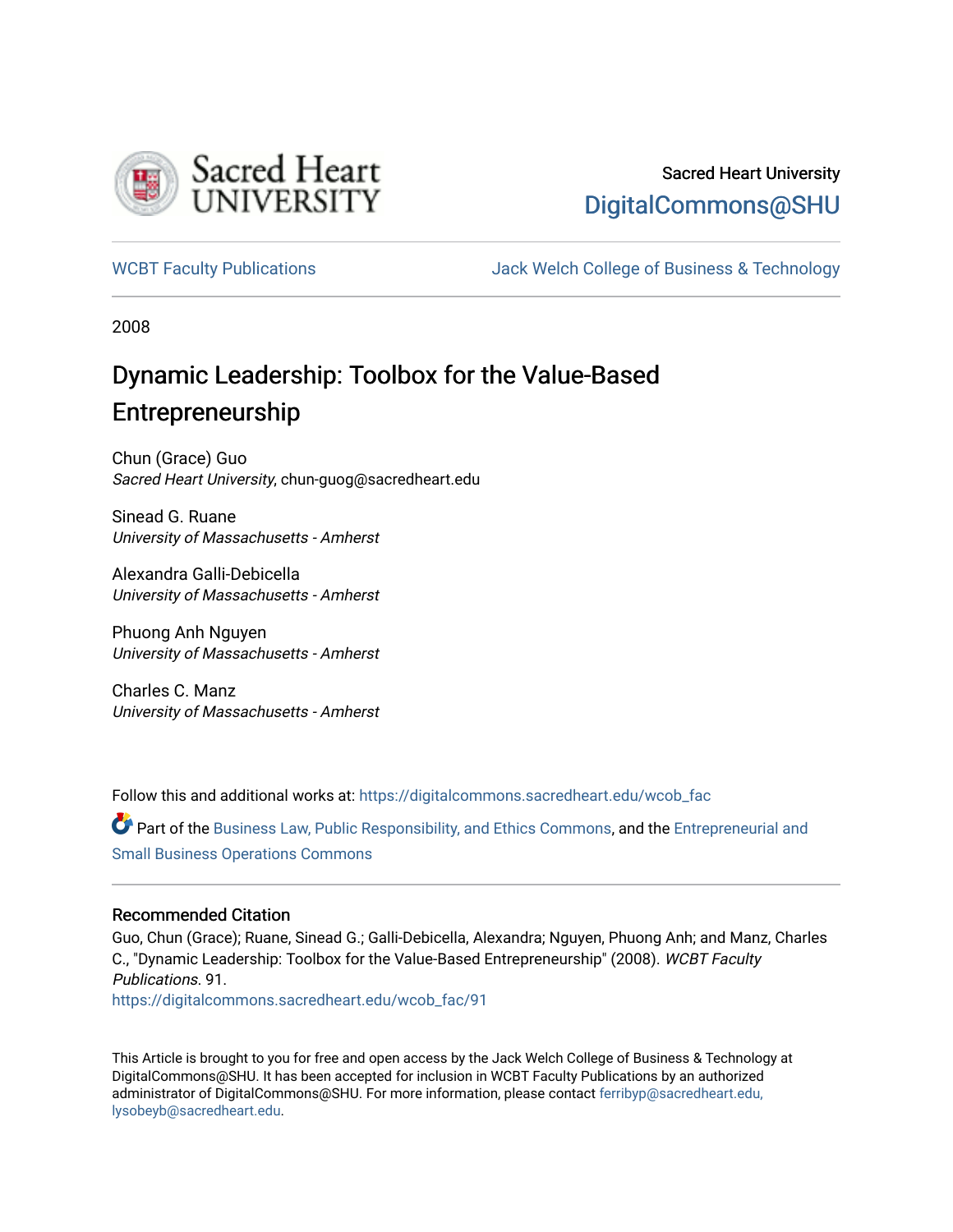### **[The Journal of Values-Based Leadership](http://scholar.valpo.edu/jvbl?utm_source=scholar.valpo.edu%2Fjvbl%2Fvol1%2Fiss2%2F3&utm_medium=PDF&utm_campaign=PDFCoverPages)**

[Volume 1](http://scholar.valpo.edu/jvbl/vol1?utm_source=scholar.valpo.edu%2Fjvbl%2Fvol1%2Fiss2%2F3&utm_medium=PDF&utm_campaign=PDFCoverPages) Issue 2 *[Summer/Fall 2008](http://scholar.valpo.edu/jvbl/vol1/iss2?utm_source=scholar.valpo.edu%2Fjvbl%2Fvol1%2Fiss2%2F3&utm_medium=PDF&utm_campaign=PDFCoverPages)* [Article 3](http://scholar.valpo.edu/jvbl/vol1/iss2/3?utm_source=scholar.valpo.edu%2Fjvbl%2Fvol1%2Fiss2%2F3&utm_medium=PDF&utm_campaign=PDFCoverPages)

12-10-2012

# Dynamic Leadership: Toolbox for the Values-Based Entrepreneur

Chun Guo *University of Massachusetts, Amherst*

Sinéad G. Ruane *University of Massachusetts, Amherst*

Alexandra Galli-Debicella *University of Massachusetts, Amherst*

Phuong Anh Nguyen *University of Massachusetts, Amherst*

Charles C. Manz *University of Massachusetts, Amherst*

Follow this and additional works at: [http://scholar.valpo.edu/jvbl](http://scholar.valpo.edu/jvbl?utm_source=scholar.valpo.edu%2Fjvbl%2Fvol1%2Fiss2%2F3&utm_medium=PDF&utm_campaign=PDFCoverPages) Part of the [Business Commons](http://network.bepress.com/hgg/discipline/622?utm_source=scholar.valpo.edu%2Fjvbl%2Fvol1%2Fiss2%2F3&utm_medium=PDF&utm_campaign=PDFCoverPages)

#### Recommended Citation

Guo, Chun; Ruane, Sinéad G.; Galli-Debicella, Alexandra; Nguyen, Phuong Anh; and Manz, Charles C. (2008) "Dynamic Leadership: Toolbox for the Values-Based Entrepreneur," *The Journal of Values-Based Leadership*: Vol. 1: Iss. 2, Article 3. Available at: [http://scholar.valpo.edu/jvbl/vol1/iss2/3](http://scholar.valpo.edu/jvbl/vol1/iss2/3?utm_source=scholar.valpo.edu%2Fjvbl%2Fvol1%2Fiss2%2F3&utm_medium=PDF&utm_campaign=PDFCoverPages)

This Article is brought to you for free and open access by ValpoScholar. It has been accepted for inclusion in The Journal of Values-Based Leadership by an authorized administrator of ValpoScholar. For more information, please contact a ValpoScholar staff member at [scholar@valpo.edu](mailto:scholar@valpo.edu).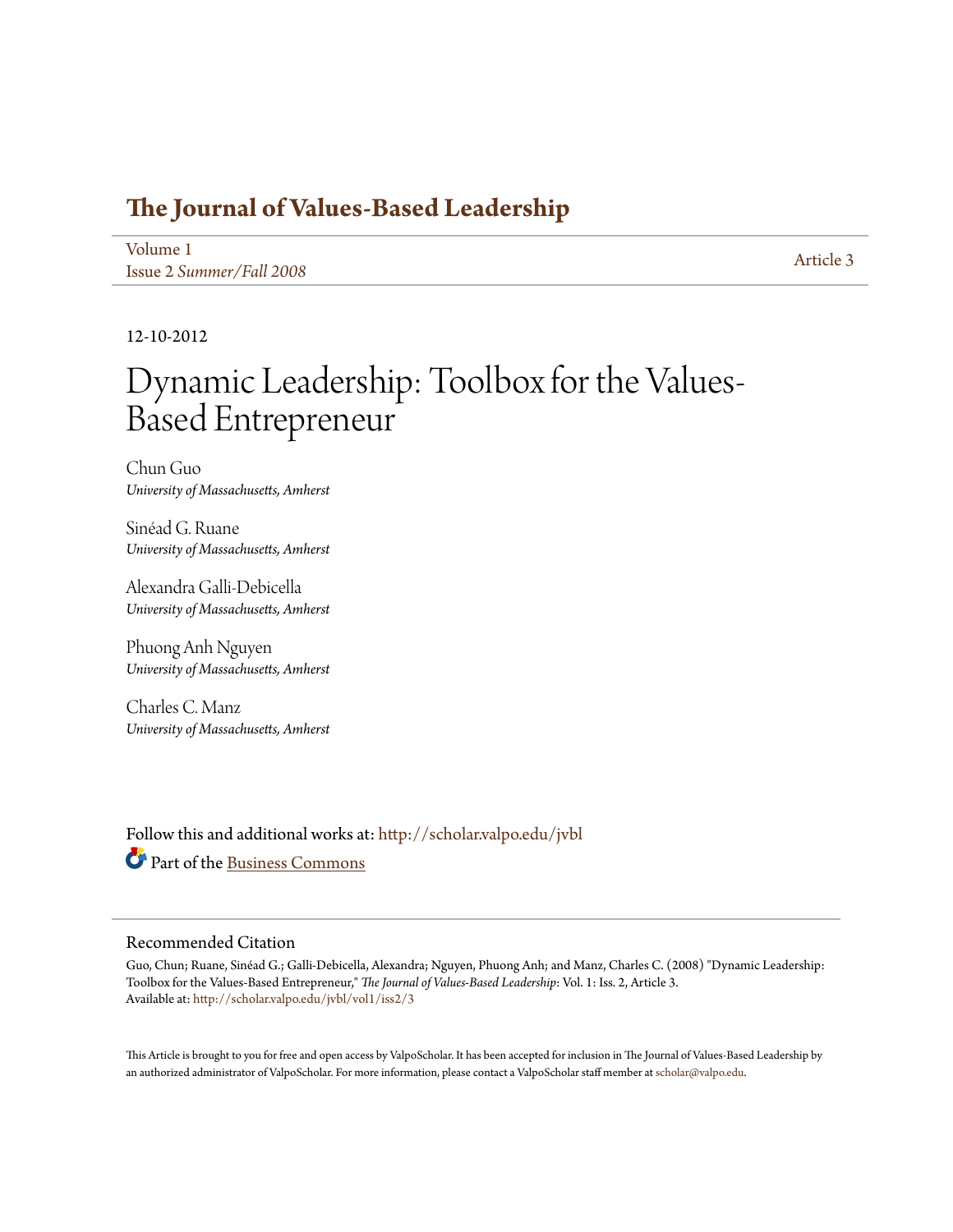



*Taking a values-based perspective, we examine dynamic leadership approaches in the context of the entrepreneurial process. We introduce the Entrepreneurial Dynamic Leadership Process (EDLP) model to describe the practice of shifting between four leadership approaches: Charismatic, Self-Leadership, Transformational, and Empowerment — contingent on the stages of the entrepreneurial process. Using a toolbox metaphor, we propose that the EDLP model provides entrepreneurs with a "toolbox," containing a collection of "tools:" leadership approaches to draw upon in different venture growth stages. To better illustrate the EDLP model, we present two case studies, demonstrating two possible applications. Finally, we suggest that process-based dynamic leadership approaches can contribute to a better understanding of the entrepreneurial process and that the EDLP model offers an invaluable "toolbox" for present and future entrepreneurs alike.*

### DYNAMIC LEADERSHIP: *TOOLBOX FOR THE VALUES-BASED ENTREPRENEUR* \_\_\_\_\_\_\_\_\_\_\_\_\_\_\_\_\_\_\_\_\_\_\_\_\_\_\_\_\_\_\_\_\_\_\_\_\_\_\_\_\_\_\_\_\_\_\_\_\_\_\_\_\_\_\_\_\_\_\_\_\_\_\_\_\_\_\_\_\_\_\_\_\_\_\_\_\_\_\_\_\_\_\_\_\_\_\_\_\_\_\_\_\_\_\_\_\_\_\_\_\_\_\_\_\_\_\_

**CHUN GUO, SINÉAD G. RUANE, ALEXANDRA GALLI-DEBICELLA, PHUONG ANH NGUYEN DR. CHARLES C. MANZ,** ISENBERG SCHOOL OF MANAGEMENT, UNIVERSITY OF MASSACHUSETTS, AMHERST

#### **Introduction**

The talented entrepreneur assumes a diverse array of roles: *innovator, fundraiser*, *negotiator* and *marketer*. One of the most demanding, yet rewarding, is the role of *leader,*  who inspires and mobilizes followers via the vision and values of the business. A strong business vision is vital to the growth and success of the new venture (Baum, Locke, & Kirkpatrick, 1998). Communicating an inspiring vision, however, can be a thorny endeavor for the entrepreneur who is consumed with the endless functional demands and growing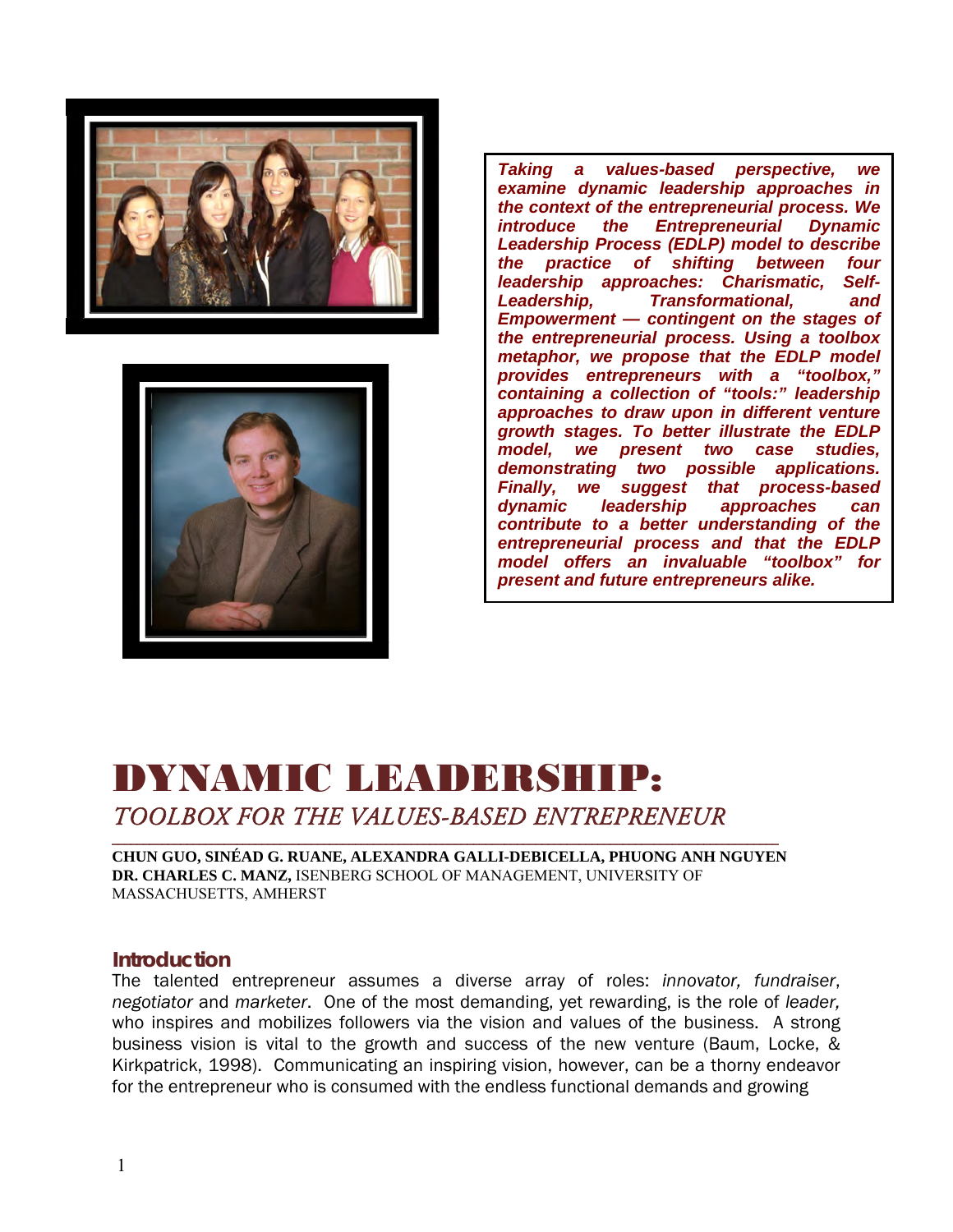pains of a new venture. So how, exactly, does the accomplished entrepreneur successfully lead, motivate and secure the commitment of others, while relying on the clear business vision and values throughout the growth process? It is precisely this mystery that we will attempt to uncover.

In this paper, we introduce the *Entrepreneurial Dynamic Leadership Process* (EDLP) model. We propose that this multistage model be used to understand the interplay of the entrepreneur's vision, values and leadership approaches. More importantly, it illustrates how the successful entrepreneur seamlessly shifts between four leadership types, each dependent upon the stage of the entrepreneurial process. To help establish the foundation for the EDLP model, we will first clarify the importance of the entrepreneur's values and vision for the new venture and then briefly discuss the four different leadership approaches.

#### **Vision and Values**

Vision is regarded as "…the means by which the leader's goals are communicated in an inspirational fashion to followers, and the leader takes various actions intended to implement the vision" (Cogliser & Bringham, 2004: 778). In an entrepreneurial context, the business vision plays an essential role in potentially realizing the venture's prospects (Baum et al., 1998). Therefore, creating and communicating a strong mental image of the future is an inherent part of the entrepreneur's ability to lead. This is underscored by the fact that those who join the entrepreneurial venture usually become committed to the vision – and not necessarily to the entrepreneur (Bird, 1989; Gupta, MacMillan & Surie, 2004).

A value can be defined as "…an enduring belief that a specific mode of conduct or end-state of existence is personally or socially preferable to an opposite or converse mode of conduct or end-state of existence" (Rokeach, 1973: 5). For individuals, values serve as guides for selecting goals and behaviors (Schwartz & Bilsky, 1987). For organizations, values can reveal the organization's culture and identity (Albert & Whetten, 1985; Schein, 1985) and serve as a central part of the organization's definition (Williams, 2002). Clear values within an organization tend to be widely shared and prescribe which behaviors are expected within the firm. Since the entrepreneur is typically responsible for visualizing what the business will look like, this image is highly influenced by his or her personal values. Furthermore, for individuals who become involved in the entrepreneurial experience over time, the business vision articulates the substance of the goals. The values, upon which the vision is founded, represent the guiding principles for how to achieve those goals.

#### **Four Leadership Approaches**

Using the entrepreneur's vision and values exhibited during the entrepreneurial process as criteria, we have identified four leadership perspectives we believe are especially critical: *Charismatic* (or *Visionary*), *Transformational, Self-Leadership* and *Empowerment*.

A "*charismatic"* leader is characterized as confident and powerful with a strong conviction in beliefs and values. To influence followers, a c*harismatic* leader uses a variety of techniques, including: communicating an attractive vision with enthusiasm; using personal behavior as a role model; setting high expectations and showing confidence in followers; and building identification with the organization (Yukl, 2006). This leadership style is also known as "v*isionary*," as it emphasizes the leader's role in creating the business vision while also building solidarity and encouraging reciprocal commitment from the followers.

"*Transformational" leadership* concerns an approach to leading in which a relationship of mutual trust, loyalty, and respect exists between the leader and followers (Bass, 1985, 1990; Burns, 1978). The leader stimulates and transforms followers by communicating the importance of task outcomes by persuading them to transcend their own interests for the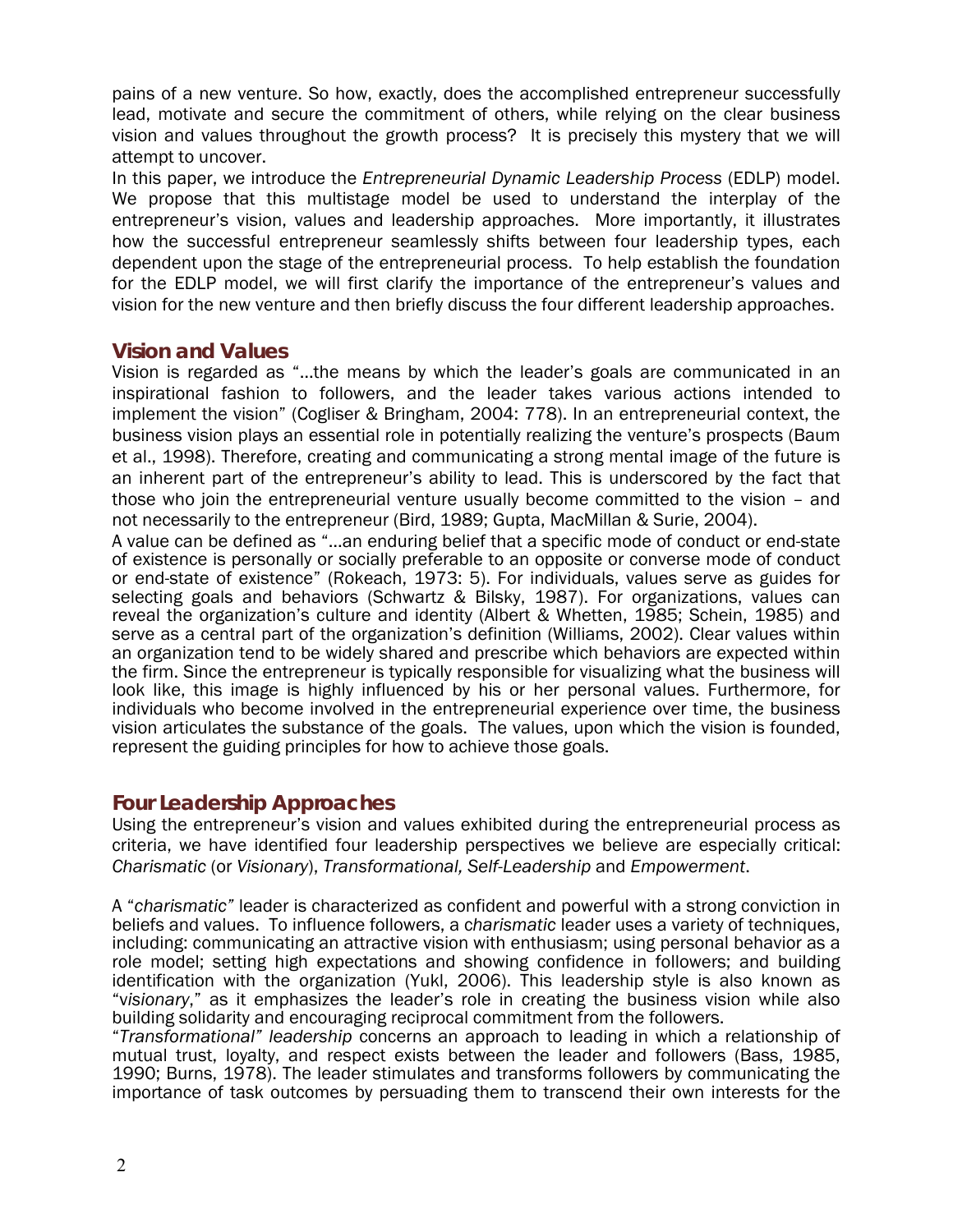greater good and by activating their higher order needs, such as social inclusion and selfactualization (Yukl, 2006). In *Transformational* leadership, the aligning of values within the organization is essential. So while the *Transformational* leaders' and the followers' initial intentions might be related yet concomitantly distinct, it is through such a working relationship that their purposes can become fused, resulting in greater leader-follower congruence in values (Krishnan, 2004).

*"Self-Leadership"* implies a process of self-influence, self-direction and self-motivation, used to actively shape cognitive and behavioral strategies in order to positively influence personal effectiveness (Manz, 1986; Manz & Neck, 2004). Specific to the entrepreneurial context, a number of personal characteristics frequently identified in entrepreneurs are consistent with those associated with *self-leadership*. For instance, the desire for responsibility – an internal locus of control (Timmons, 2001) – and the need for achievement (Hornaday & Aboud, 1971; McClelland, 1961) which aptly describe the entrepreneur, are also viewed as qualities often exhibited by those who practice *self-leadership*.

*"Empowerment"* – the last of the four leadership approaches – involves not only the provision of power and responsibility to followers, but also the facilitation of the psychological elements of increased self-efficacy and motivation. In this manner, those who are "empowered" truly perceive it as such (Yukl, 2006). *Empowerment* is also intended to impart self-leadership skills to followers (Manz & Sims, 1987, 2001). This means that the leader must at times take a step back from the action in order to give followers the freedom to make their own mistakes and to learn from them. An empowerment approach can significantly enhance the meaning and impact of one's work, as well as the self-efficacy and self-determination of empowered individuals (Spreitzer, 1995).

Referring back to our concern with the entrepreneur's vision and values, both *charismatic* and *transformational* leadership approaches are needed to create a vision and to inspire followers to support that vision (Bass, 1985). Further, in order to create an environment where members can understand, support and internalize the organization's culture and values, employees must be guided by an *Empowerment* strategy ([Appelbaum,](http://proquest.umi.com/pqdweb?index=0&did=115927329&CSP=7894&SrchMode=1&sid=1&Fmt=3&VInst=PROD&VType=PQD&RQT=590&VName=PQD&TS=1148151176&clientId=2724) [Hebert](javascript:void(0);), & [Leroux,](javascript:void(0);) 1999). Finally, *Self-Leadership* plays an integral role in entrepreneurial selfdevelopment (Neck, Neck, Manz & Godwin, 1999) and such an approach has been used by many prosperous entrepreneurs (Neck, Neck & Manz, 1997).

#### **The Entrepreneurial Dynamic Leadership Process Model**

We employ the label "*Entrepreneurial Dynamic Leadership Process"* (EDLP) to describe the practice of shifting between the four leadership approaches, depending upon the current stage of the entrepreneurial process. One way to think about EDLP is to consider the toolbox metaphor. Every successful entrepreneur needs to have a "toolbox" containing a collection of "tools." Using this analogy, these tools represent the leadership approaches upon which the entrepreneur draws. Since different tools are typically used to accomplish different tasks, the entrepreneur must choose which tools are most appropriate, depending on the venture's current stage of growth and the immediate goals to be achieved. Thus, the entrepreneur's capacity to select suitably and apply these tools effectively is an important facet of the EDLP model.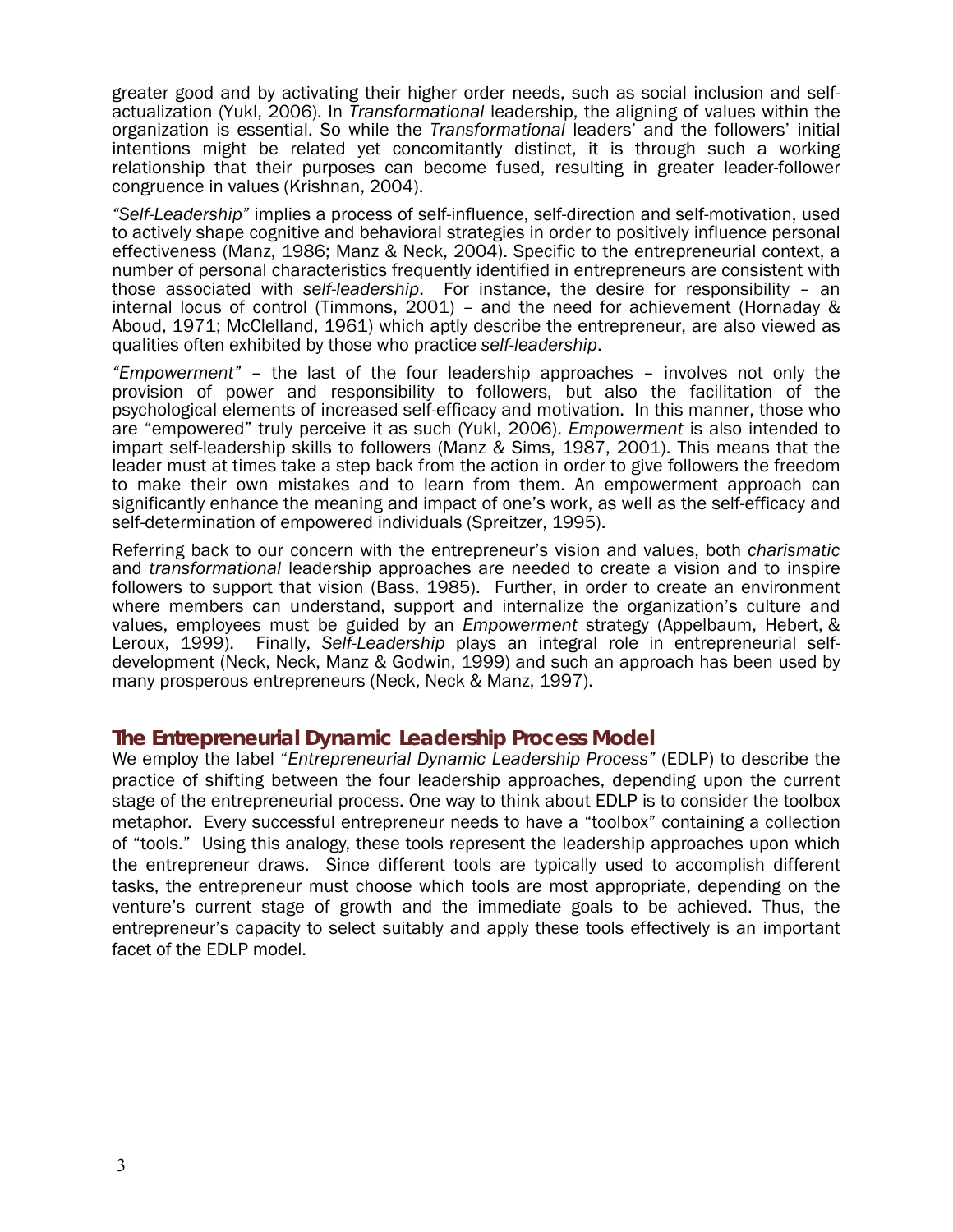

As indicated in Figure 1, beginning in the first stage and continuing throughout the entire entrepreneurial process, a strong emphasis on Self-Leadership is fundamental to the EDLP model. Referring once again to the "toolbox" metaphor, if the various leadership approaches represent the "tools" used by the entrepreneur, then, in a sense, Self-Leadership represents a foundational part of the "toolbox" itself. Without a toolbox, there can be no tools with which to work. In other words, Self-Leadership not only enables entrepreneurs to acquire the self-direction to be able to – largely on their own initiative – develop the vision for the business at its inception, but also accounts for the necessary discipline, self-management, perseverance and organizational skills to fulfill goals every step of the way (Manz, 1986; Manz & Neck, 2004). It is for these reasons that a Self-Leadership approach is present throughout the entire entrepreneurial process.

The EDLP model mainly focuses on four stages normally associated with the entrepreneurial process: *Initiation, Launch, Growth* and *Stabilization*. We have included a fifth stage: *Exit.* It is imperative that the entrepreneur acknowledge the importance of recognizing, planning and executing an exit strategy, if necessary. Each of these entrepreneurial process stages and their leadership implications are described as follows:

#### *Stage One:* Initiation

All entrepreneurial ventures begin with the decision to pursue a particular objective or opportunity (Bhave, 1994). After extensive research, the selected business purpose is then transformed into the business concept. During this initial stage, structure and formality are largely nonexistent (Kazanjian, 1988). Entrepreneurs, generally working closely with their friends and family members, engage in all kinds of operational as well as managerial activities. Communications between entrepreneurs and their close contacts are frequent and informal. A major functional challenge at this stage is the contracting of a product prototype (Kazanjian, 1988; Block & MacMillan, 1985) and the subsequent selling of the business concept to, quite possibly, venture capitalists.

In addition to the presence of s*elf-leadership* which remains strong throughout the process, c*harismatic* leadership is of paramount importance in the early development stages of the venture. The entrepreneur must be able to articulate the vision of the business with passion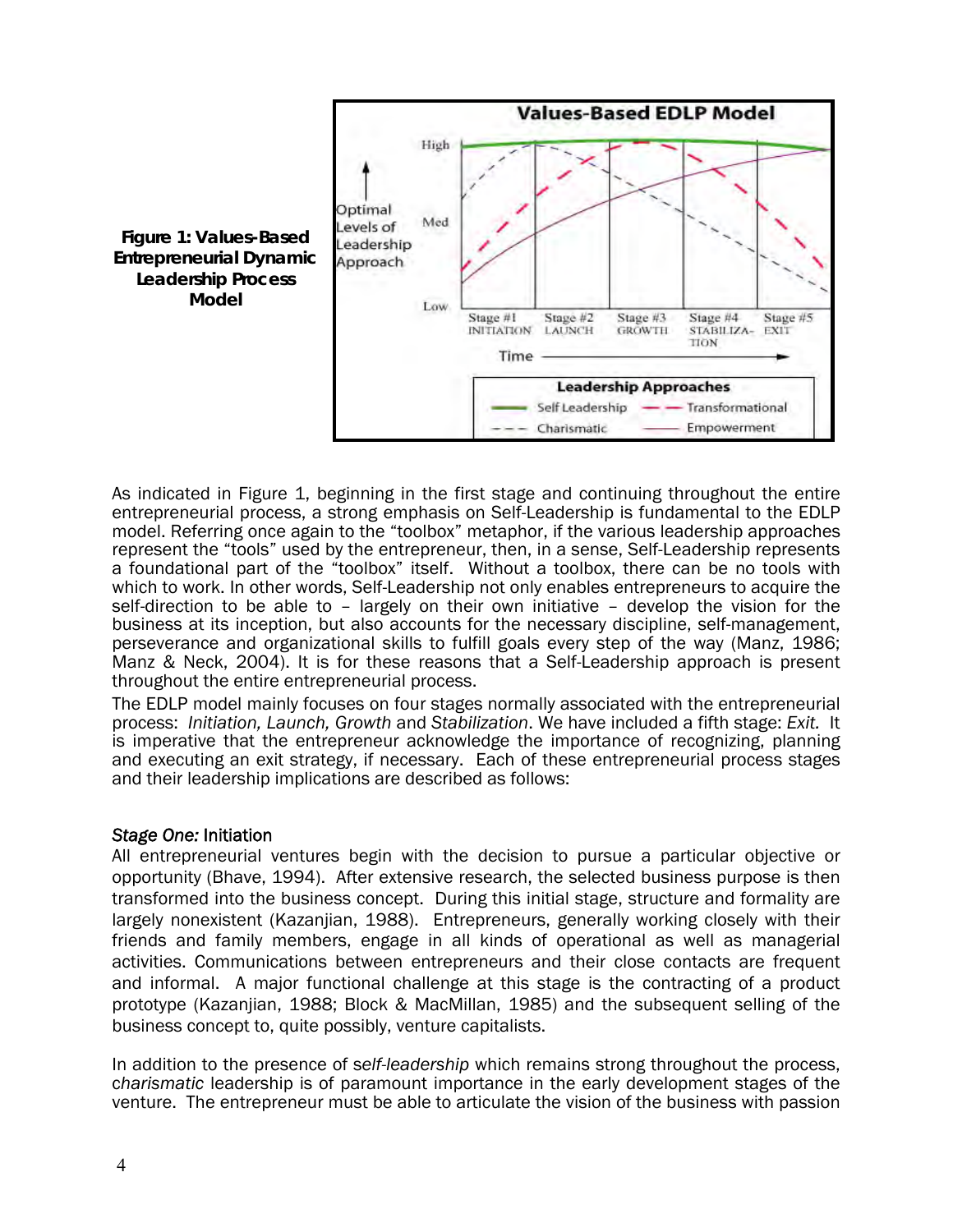and confidence in order to persuade others to offer their support for the budding venture. As the business begins to grow, the entrepreneur needs to cultivate connections beyond friends and family to include external parties, such as banks, investors, suppliers and other interested parties. Although the entrepreneur is not directly "leading" them in the same sense as he or she would lead the "follower" employees, *charismatic* leadership skills are especially important for creating a positive first impression and for building a strong business network.

#### *Stage Two*: Launch/Commercialization

In order to further develop the business concept into a marketable product or service, the entrepreneur requires additional physical, capital, and human resources beyond those attainable by private means (Bhave, 1994). A formal organization must be created to acquire these external resources. This stage entails surpassing internal planning – integral to stage one – to achieve more concrete endeavors, including the creation of organizational structure, formal networking and developed communication channels (Herron & Sapienza, 1992). Typical key challenges in this stage include the introduction of a formal organizational structure, the recruitment of employees to staff functional departments (e.g., sales and accounting) and the development of incentives, budgets and reward systems (Bhave, 1994). An important part of this stage is the entrepreneur's marshaling of personal knowledge and skills to facilitate integration and coordination of all functional parts.

 With the recruitment of staff, the entrepreneur must be able to communicate the business vision effectively. *Charismatic* leadership can thus be imperative to the extent that some employees will be joining the organization largely as a leap of faith. Without a business history, it is difficult for applicants to research the background of the young venture, and it therefore becomes necessary that the entrepreneur – in relaying the business vision – inspires confidence and excitement in those taken on board (Bryant, 2004). Since it may take time before rewards can be reaped, it is important that the employees feel committed to the organization, enthusiastic about their roles and trust the entrepreneur's ability to transform the business concept into a commercial reality. Increasing reliance on *transformational* leadership also occurs during this stage. While a *charismatic* approach may be appropriate in communicating the business vision to new recruits and external members (e.g., investors), *transformational* leadership is more suitable for building organizational commitment among the longer-tenured internal members.

#### *Stage Three:* Growth

In the "*Growth"* stage, the entrepreneur is confronted with the venture's transition from an early start-up organization to a rapid growth company (Kanzanjian, 1988). Increased production requires new technology and management efficiency. In order to effectively manage an increasing number of employees, communication channels must become more formalized. Additionally, a hierarchy of titles and positions will typically emerge and the boundary between functional departments will become more clearly defined (Bhave, 1994).

The entrepreneur's primary leadership tasks at this point are to share the business vision and business values with the employees, to communicate expectations and to build consensus on how to achieve the objectives — all of which are characterized by *transformational* leadership. For this approach to be effective, it is crucial that employees actually commit to and adopt the organizational objectives — or in the present case, the entrepreneur's goals — as their own. Ostensibly, the employees must make a personal investment which entails psychologically "buying into" the future of the business. While the use of *charismatic* leadership methods rapidly declines at this point in the entrepreneurial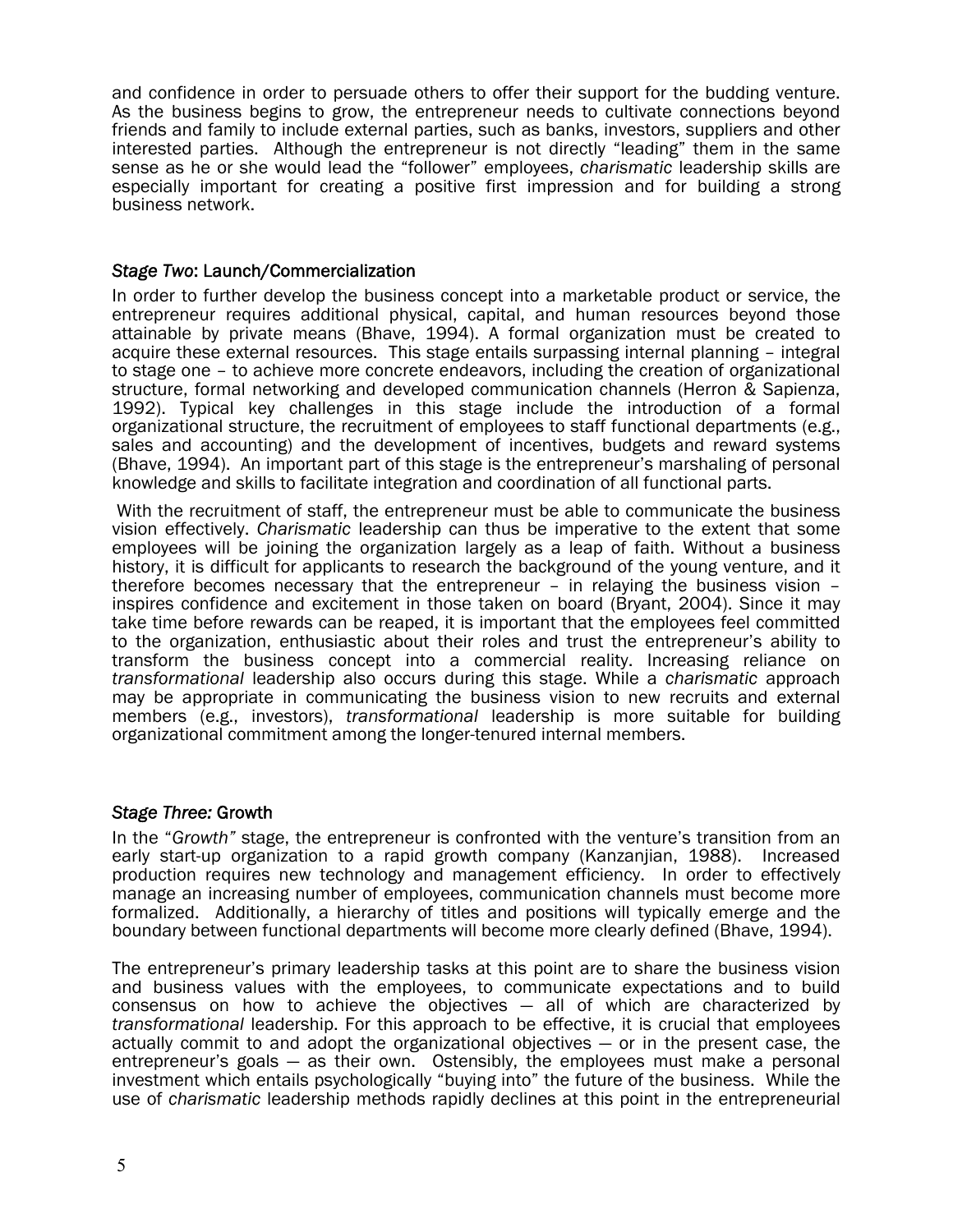process, *empowerment*, by contrast, receives growing attention. This approach proves particularly instrumental in spreading the business vision and values throughout the budding venture. The entrepreneur can now begin to enlist members with seniority to help educate new recruits about the business's organizational goals, principles, and practices.

#### *Stage Four:* Stabilization

The complete transformation of each business function in the entrepreneurial firm from informal and unspecialized to structured, specialized and formalized marks the beginning of stage four: "*stabilization*." This stage of the entrepreneurial process is characterized by the crisis of autonomy (Greiner, 1972), which emerges as employees feel increasingly restricted by the formal organizational structure and its hierarchical boundaries. A more delegationoriented and *empowering* leadership approach should be adopted by the entrepreneur to encourage self-initiative and commitment on the part of the employees.

After reaching a peak in stage three, the application of transformational leadership begins to decline and is superseded by the predominance of an empowerment approach. Empowerment is now required due to the increased tasks and responsibilities associated with business growth, which leave the entrepreneur unable to maintain the same degree of control over operations that was enjoyed initially. In order to succeed at this stage, employees at different levels of the organization need to develop and use their own knowledge, skills and judgments on how to effectively deal with daily operations. Hence, this objective requires the entrepreneur to trust them with increased power, autonomy, and decision-making responsibilities. Additionally, an empowerment approach to leadership can promote the development of the collective vision and shared values. Unlike the earlier stages of the entrepreneurial process, employees are now actively encouraged to help shape the future of the business. Building the collective vision and shared values entails the continuous input of knowledge and ideas from, as well as the exchange of experience between, members at all levels of the organization.

#### *Stage Five:* Exit

During this final stage, the venture's growth rate starts to slow down and the organization gradually evolves from an organic entrepreneurial start-up to a relatively more stable, functional, operating company characterized by increasingly formalized management principles (Bhave, 1994). At this point, the entrepreneur may come to feel burdened by the overwhelming daily operation decisions. It is not uncommon for the entrepreneur to discover that he or she is no longer able to parent the growing child, and consequently chooses to step down. Although it is still possible for the entrepreneur to retain a position on the Board of Directors, an experienced executive or a managerial team must be swiftly introduced to maintain the business's growth momentum, market position and operational values. This split between the ownership and management thus marks the final stage of the entrepreneurial process — the exit of the entrepreneur.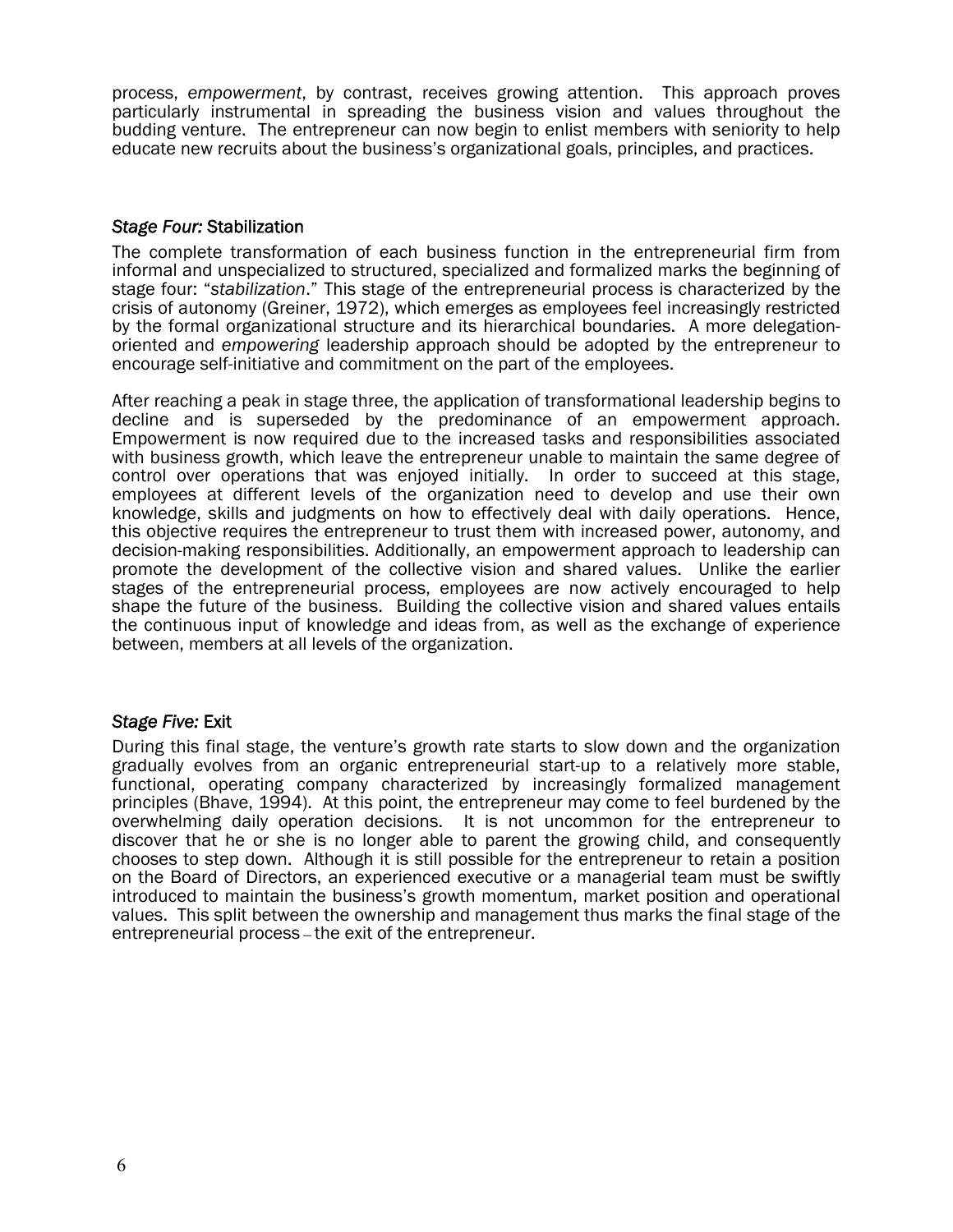| Entrepreneurial      | Evolution of the<br><b>Vision over Time</b>             | <b>Level of Leadership Approach</b> |                    |                         |               |
|----------------------|---------------------------------------------------------|-------------------------------------|--------------------|-------------------------|---------------|
| Stage                |                                                         | Self-<br>Leadersh<br>ip             | <b>Charismatic</b> | <b>Transformational</b> | Empowerment   |
| <b>INITIATION</b>    | Creating the<br><b>Entrepreneurial Vision</b>           | High                                | High               | Low                     | Low           |
| <b>LAUNCH</b>        | Communicating the<br><b>Business Vision</b>             | High                                | High               | <b>Medium</b>           | Low           |
| <b>GROWTH</b>        | <b>Enlisting Members to</b><br><b>Spread the Vision</b> | High                                | <b>Medium</b>      | High                    | <b>Medium</b> |
| <b>STABILIZATION</b> | Developing the<br><b>Collective Vision</b>              | High                                | Low                | <b>Medium</b>           | High          |
| <b>EXIT</b>          | <b>Establishing the</b><br><b>Company Vision</b>        | High                                | Low                | Low                     | High          |

#### **Figure 2: Leadership Levels in the EDLP Model**

The entrepreneur's departure from the business means the discontinuation of his or her direct input into the collective vision. This is likely the most difficult step of the process for the entrepreneur since so much of the founder's creativity, personality, values and beliefs are embedded within the successful venture. In this respect, even though the entrepreneur might be handing over the reigns, the founding dreams are still very much alive in the company's culture. At this stage, new leaders and employees need to be e*mpowered* to perpetuate the incorporation of the entrepreneur's vision and values into the organizational culture. It is only by achieving this objective that the company's founding vision and values will survive the ongoing arrival of new members and the departure of former ones in the days to come.

Figure 2 provides a summary of the changes in the business vision and the respective prominence of leadership approaches for each stage of the entrepreneurial process. The prominence of each leadership type is designated as low, medium or high. It is important to note that the scaling system is solely based on a comparison of emphasis of one leadership type relative to the other types in the particular stage of the entrepreneurial process.

### **Empirical Illustrations of the EDLP Model**

The EDLP model's matching of leadership approaches with phases of the entrepreneurial growth cycle tends to hold true, despite the company's rate of growth. Each of the following case examples demonstrates how the EDLP phases and corresponding leadership approaches impact entrepreneurial businesses on very different growth trajectories.

#### *Case Study 1:* Bill Gates & Microsoft

Bill Gates is known for his *visionary* leadership in founding the largest software corporation in the world. During the early 1970s, computers were too expensive for the average consumer. However, Gates, through Microsoft, successfully delineated the efficacy of computers to the public. Gates transitioned his leadership approach several times during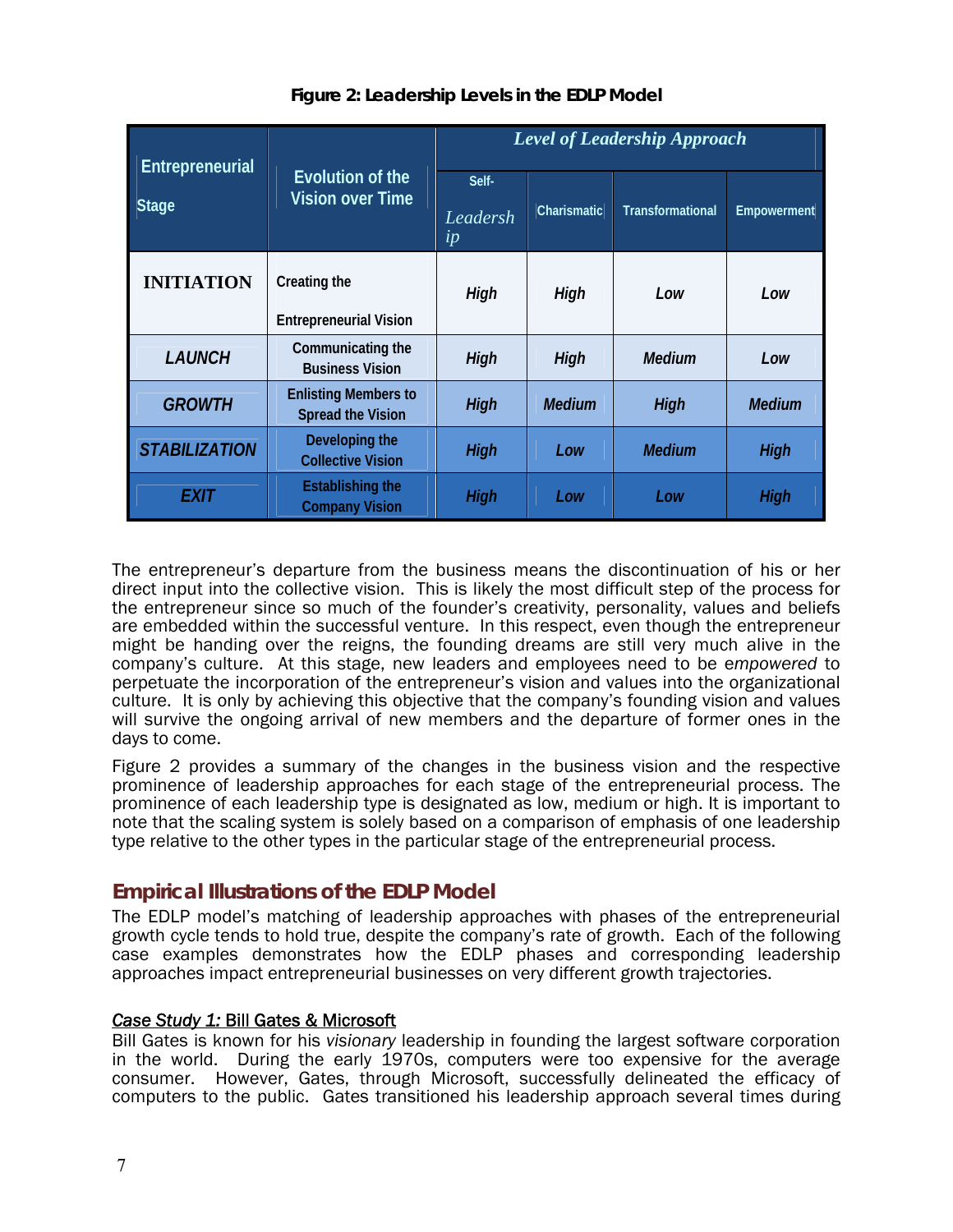Microsoft's rise from the prototypical "software firm in a garage" to the world's second most valuable company. Gates' ability to shift roles from an "all hands on deck" programmer to charismatic visionary helped Microsoft manage its growth over the course of two decades.

*Initiation*. Gates' early Microsoft career was based on a *charismatic* leadership approach. Gates demonstrated *charismatic* leadership as a teenager when he persuaded his computer programmers group to be compensated through a royalty payment system instead of a fixed fee for each software program they created (Goett, 1999; Theodhosi, 2000). While a student at Harvard University, Gates and fellow student Steve Ballmer created a version of "BASIC," a type of programming language, for the first microcomputer (Microsoft, 2006a; Theodhosi, 2000). Recognizing the future demand for computer software for personal computers (PCs), Gates started Microsoft with long time friend, Paul Allen. The commitment to his goals at a young age demonstrates the stamp of *self-leadership*.

Gates' *charismatic* leadership approach enabled him to convince Allen and others to embrace his vision of software technology. In particular, his vision for pursuing the creation of leading software for PCs was *"…guided by a belief that the computer would be a valuable tool on every office desktop and in every home"* (Microsoft, 2006a: 1). Gates exemplified entrepreneurs at the initiation stage as he was inspired by the circumstances of the time and sought new opportunities with a trusted partner. Gates' *charismatic* leadership approach was rooted in a compelling vision of the future – so compelling that he was able to marshal resources both from within and outside his company.

The early years at Microsoft were characterized by a belief in this vision and an egalitarian style of leadership. Gates occupied two fundamental roles during the nascent phase of the business: first, he energized his small team of software engineers by infusing his vision of "personal computing;" and second, he created an egalitarian culture of personal initiative and collaborative work. While this type of culture is often true of entrepreneurs during the initiation stage, Gates made it part of the company's DNA – a cultural trait that would endure with the company's growth.

*Launch/Commercialization.* Microsoft's big breakthrough occurred a few years into its operations when it created MS-DOS, an operating system (OS) for the IBM PC (Goett, 1999; Theodhosi, 2000). Gates' *charismatic* leadership was instrumental in making MS-DOS the standard for the emerging PC market. He convinced IBM that it did not need to own the computer's operating system; the PC industry would grow faster if it focused upon what it did best (i.e., producing hardware), leaving the development of software to outside groups. Moreover, Gates displayed *transformational* leadership as he formed a team of close coworkers and employees (including Allen) to share his vision and values.

Gates again displayed c*harismatic* leadership both in his interaction with the company's employees and with external partners, including IBM, during the launch of Windows in the mid 1980s (Goett, 1999). The limitations of MS-DOS started to become obvious as textbased commands only appealed to a limited consumer base. In response to this obstacle, Gates employed an existing idea – the graphic-user-interface (GUI) pioneered by Apple – and used both c*harismatic* and *transformational* leadership approaches to revolutionize the industry (Goett, 1999). Ultimately, the Windows GUI became the standard for all PCs.

*Growth.* With the Windows operating system and the advent of Microsoft Office software, the company entered into a hyper-growth stage in the late 1980s and 1990s. As PCs became ubiquitous, Microsoft's software was installed on nearly every computer. In just a few short years, Microsoft transformed itself from a small software shop to a multi-billion dollar corporation. Gates shifted his role from technology visionary to corporate manager as the growing company faced different issues. With the strategic vision firmly entrenched, the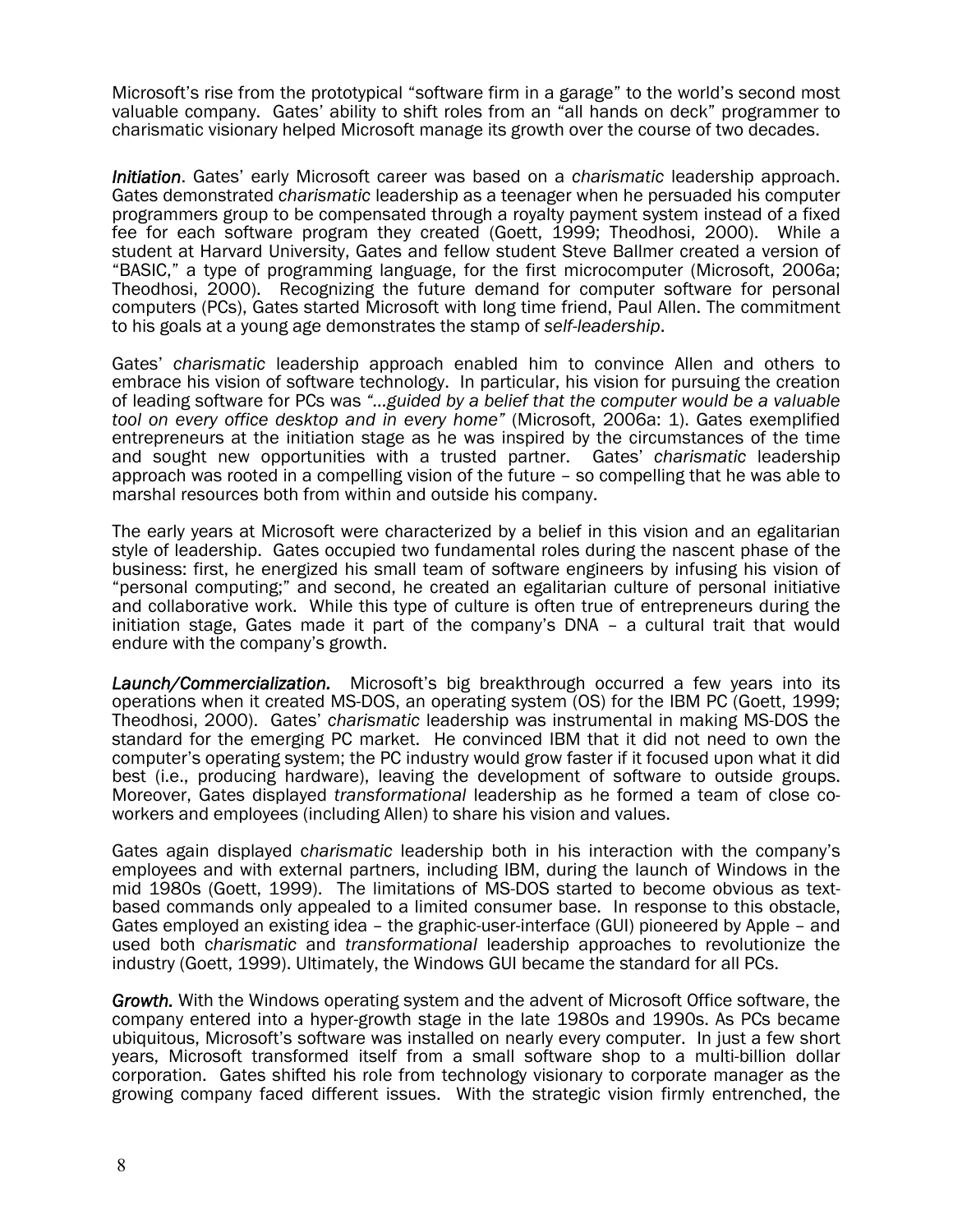challenges faced by Gates were both operational (e.g., creating new versions of software) and competitive (e.g., fighting Lotus software like WordPerfect) (Brandel, 1999; Goett, 1999).

Gates shifted his leadership approach from *charismatic* to a blend of *transformational* and *empowering*. He hired talent (e.g., Steve Ballmer as C.O.O.) with superior operational experience. Gates realized which decisions should be delegated. He began to focus less on the business vision and more on ensuring that the most competent people were in place to execute it. Microsoft's primary staff base changed from software engineers to a broader collection of sales, marketing, and technological employees. Gates changed his motivation techniques in kind – he started to motivate employees with financial rewards (e.g., stock options) in addition to broadening his technological vision (Maccoby, 2001).

*Stabilization*. Microsoft continued to expand through the 1990s with its operating systems and Internet browser applications. Gates' primary strategy was to dominate the market to become ubiquitous within the PC software industry (Baker, 1998). Microsoft was now a global corporation and faced new challenges as a result. Additional formal processes were created to adapt to new contexts, such as managing employees in offices throughout the world, including India and China (Glover, Friedman, & Jones, 2002).

However, this saturation brought the greatest challenge to Gates' leadership approach. Neither his original technological vision nor pure operational/competitive focus was suitable for Microsoft at the turn of the millennium. Three main external factors contributed to this shift. First, the PC market growth had slowed dramatically as demand had stabilized. Second, the "dot-com" bust of 2000-2001 triggered a substantial slowdown in spending on technology (Barker III, 2005). Third, the government anti-trust case against Microsoft distracted the company from its original vision and its operational challenges (Klein, 2001). Gates' initial response to these challenges was to tighten his control. He felt he needed to reinforce his original vision and apply it to new emerging areas (e.g., the Internet) while closely monitoring operations which were commanding greater guidance (e.g., late releases of next-generation Windows and Office). He assumed the lead in defending against the federal government's anti-trust charges (Klein, 2001).

Gates' initial reaction caused Microsoft to stagnate in 2000-2002. He was unable to use his *charismatic* vision to overcome market and regulatory hurdles and the operational challenges were overwhelming. Realizing this, Gates eventually concluded that he needed to step aside as the company's leader by empowering others.

*Exit*. Gates relinquished daily management decisions to fill the role of Chief Software Architect until July 2008, when he reduced his role further by becoming an advisor (Microsoft, 2006b). He empowered Steve Ballmer to act as the new CEO in 2005 and returned to his roots – envisioning the next direction for technological advances (Microsoft, 2005; Microsoft, 2006a). Gates' original vision for Microsoft had been achieved as most PCs were operating on a Windows platform. Further, he acknowledged that other people were more suitable to handle the company's operational challenges. Gates recognized his limitations as a leader and ensured that he was surrounded by a staff of *"...smart people, visionaries, and industry insiders"* (Baker, 1998: 40).

Researcher Meryl Davids asserts that "*...the wonderful innovations that have come out of Microsoft since its inception have everything to do with Bill Gates' leadership style, which encourages suggestions from all ranks and debate of all ideas*" (Davids, 1995: 49). As Microsoft expanded from a small firm to a global corporation, Gates recognized that different leadership skills were needed. Ultimately, his underlying self-leadership skills allowed him to adapt his leadership approach, a key component of Microsoft's success.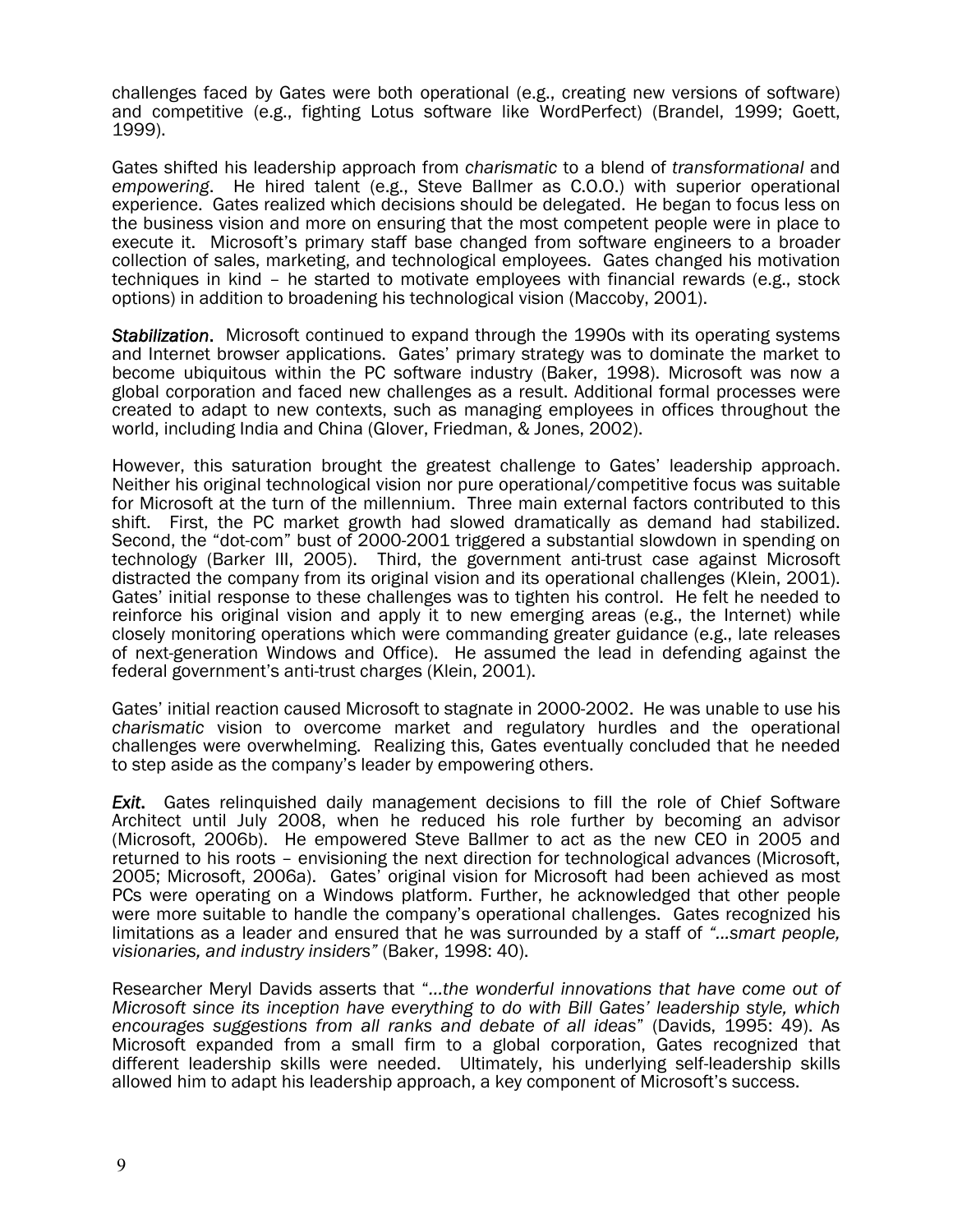#### *Case Study 2:* Sunil Paul & Brightmail

Entrepreneurs need not stay in the company they create for a lengthy period of time or participate in all five stages of the entrepreneurial process to achieve success. In particular, there are entrepreneurs, such as Sunil Paul, who do not intend to stay or grow the company beyond a certain stage. Paul belongs to a group of individuals called "serial entrepreneurs." Serial entrepreneurs are the ones who in the past have sold or closed a partially owned and/or operated business, and who at present partially own and/or operate another business (Wright, Westhead, & Sohl, 1998). These entrepreneurs prefer to engage in the purchase and/or establishment of ventures. The goals of serial entrepreneurs are to bring businesses to profitability and then hand them over to professional managers (Alsos & Kolvereid, 1998) or to sell the firms after the successful launch and commercialization of the products/services.

On the other hand, there are a number of small-time entrepreneurs, including those involved in single-family operated firms (e.g., "mom-and-pop" businesses), who do not want to expand their companies past a certain stage, but at the same time do not wish to sell them either. The reason justifying such resistance to expanding or selling is this: they do not want to relinquish control of and discretionary power over the infusion of their values and morés into their businesses. Instead, these entrepreneurs prefer to keep their companies small and are financially content to maintain the status quo.

"Serial" and "mom-and-pop" entrepreneurs typically bring a strong vision to each business they create, participate in the first two stages of the entrepreneurial process and predominantly exhibit three of the four leadership approaches (i.e., c*harismatic*, t*ransformational*, and s*elf-leadership)*. These claims are illustrated in the story of Sunil Paul who brings to each of his companies a passion for making a difference. His vision is to *"…*change the world through technology and business*"* (Rana, 2005: 1). In particular, Paul's fight against Internet spam became the motivation for the creation of his second company, Brightmail Inc., established in 1998. Spam is not just a nuisance; it costs approximately \$20 billion to firms worldwide to filter and eliminate (Lyman, 2003). In response to these unnecessary expenses borne by commerce and industry, Paul realized a lucrative business opportunity in automatically detecting and expelling these unwanted e-mails.

*Initiation.* In the early days of Brightmail, Paul recognized the need to find a better solution to purging Internet spam problems that were plaguing Internet email users. Paul's primary objective for Brightmail was to provide users with a means to control their email while advancing the capabilities of email for the Internet. During the *initiation* stage, Paul demonstrated strong *self-leadership* traits in both his personal and organizational practices in developing the foundation for the software. His *charismatic* leadership approach also became apparent through his ability to communicate Brightmail's vision to investors, partners and employees. Paul was able to raise an impressive \$55 million from venture capitalists to improve the software. Additionally, his *charismatic* and persuasive approach attracted others to Brightmail's vision. As a result, several people joined the venture at its inception and worked either for partial monetary remuneration or on a volunteer basis in exchange for increased equity in the company.

*Launch/Commercialization.* During the second stage of the entrepreneurial process, Paul's c*harismatic* leadership remained instrumental to Brightmail's success. Paul and his team built important relationships with Internet Service Providers and formed twenty-five technology and distribution partnerships including Netscape, Bell South, Verizon and EarthLink. During this time, Paul's t*ransformational* leadership also emerged through the formation of Brightmail's substantial recruitment of employees and organizational structure complete with functional departments, support staff and developers. He was able to effectively align the vision and values of a more diverse organizational audience who espoused different interests and concerns.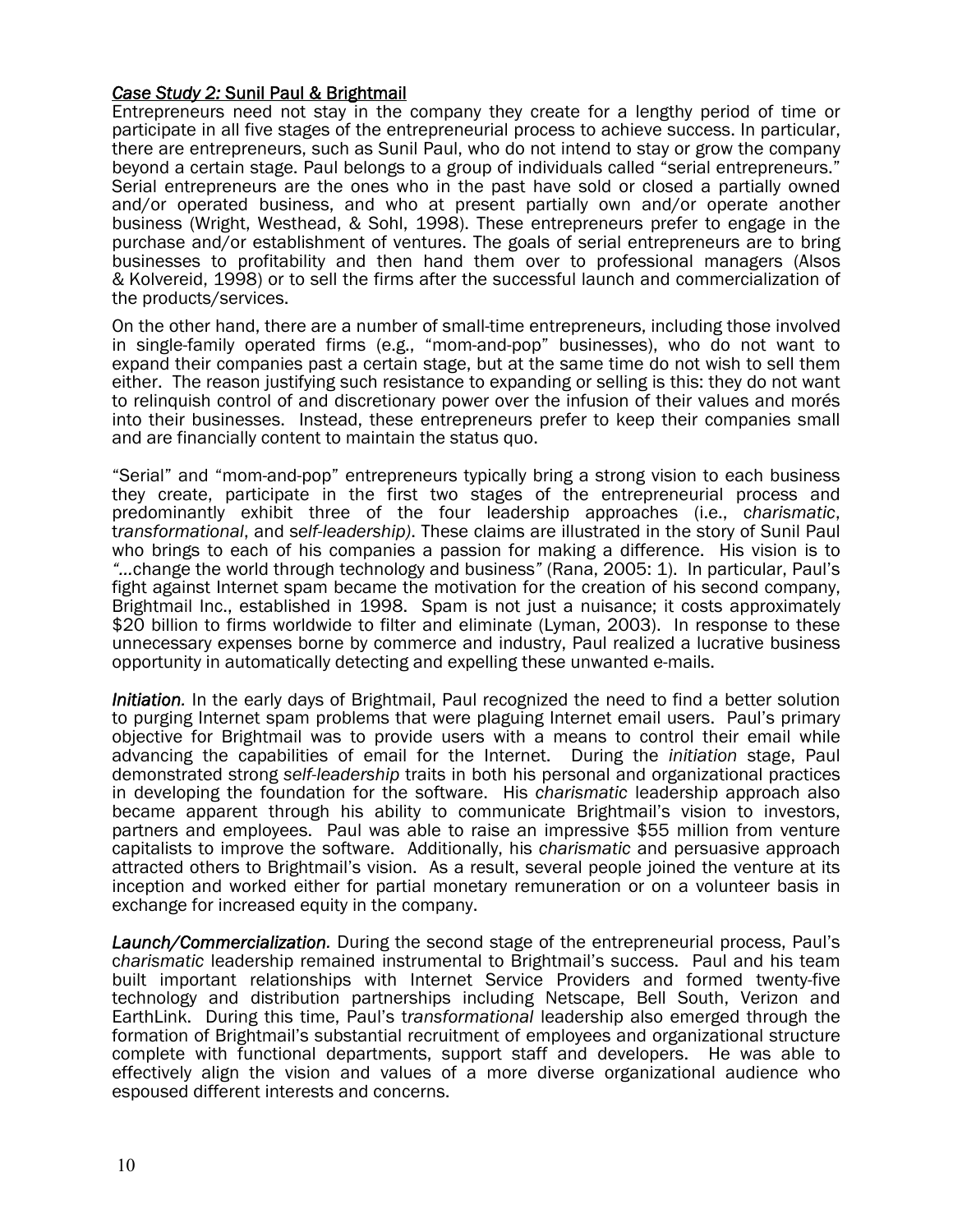Brightmail, under Paul's leadership, faced a transition period during the third year of its operation. He recognized that in order to develop Brightmail from a burgeoning business to a respectable company, he could no longer manage the company alone nor could he remain its C.E.O. (Roberts-Witt, 2000). Therefore, Paul recruited two experienced executives to fill the roles of C.F.O. and C.O.O. He relinquished his position as C.E.O. and named Gary Hermanson, a famed business executive, to lead Brightmail. However, Paul remained a member of the Board of Directors until the sale of Brightmail, valued at approximately \$370 million, to Symantec in June 2004.

In summary, serial entrepreneurs and small and medium-sized enterprise entrepreneurs do not necessarily intend to develop their respective companies indefinitely. Most mom-andpop entrepreneurs prefer to keep their businesses sufficiently small to maintain direct control over them. By contrast, serial entrepreneurs recognize that they lack the managerial skills or resources needed to expand the business (Westhead, Ucbasaran, & Wright, 2003) and opt to transfer the responsibility associated with the latter stages of growth to others. As demonstrated at Brightmail, its rapid growth and continued success was highly influenced by Sunil Paul's recognition of his own leadership abilities and limitations. As such, Paul understood that a new leader had to be *empowered* to carry the company torch to the next stage and prepare its people for such a transition.

**Conclusion**<br>As demonstrated in the cases of Bill Gates and Sunil Paul, an entrepreneur's journey is unique. While each entrepreneurial venture is recognized as being different, there are similarities in the advances and obstacles confronted during its development. The EDLP model accounts for a common pattern entailing necessarily unique details in terms of the path to growth. Adopting a value-based, dynamic leadership perspective of the entrepreneurial growth process can help entrepreneurs recognize and appreciate the different ways that various leadership approaches can influence the vision and values of the business. Research suggests that the entrepreneur's ability to create a vision, which both inspires and attracts commitment from others, has a direct impact on the success of the entrepreneurial venture (Baum et al., 1998; Ensley, Pearson & Pearce, 2003). The EDLP model offers insights that can help entrepreneurs choose how best to lead their employees to promote the optimal journey of growth for the budding business venture.

### **References**

- Albert, S., & Whetten, D.A. (1985). Organizational identity. *Research in Organizational Behavior*, 7, 263-295.
- Alsos, G. A., & Kolvereid, L. (1998). The business gestation process of novice, serial and parallel business founders. (Habitual Entrepreneurs and Angel Investors). *Entrepreneurship: Theory and Practice*, *22*(4), 101-104.
- Appelbaum, S. H., Hebert, D., & Leroux, S. (1999). [Empowerment: power, culture and leadership a](http://proquest.umi.com/pqdweb?index=0&did=115927329&SrchMode=1&sid=1&Fmt=3&VInst=PROD&VType=PQD&RQT=309&VName=PQD&TS=1148420340&clientId=2724)  [strategy or fad for the millennium?](http://proquest.umi.com/pqdweb?index=0&did=115927329&SrchMode=1&sid=1&Fmt=3&VInst=PROD&VType=PQD&RQT=309&VName=PQD&TS=1148420340&clientId=2724) *Journal of Workplace Learning*, 11(7), 233-239.
- Baker, S. (1998). What every business should learn from Microsoft. *Journal of Business Strategy, 19,* 36-42.
- Barker III, V.L. (2005). Traps in diagnosing organization failure. *Journal of Business Strategy, 26,* 44- 50.
- Bass, B.M. (1985). *Leadership and performance beyond expectations*. New York: Harper.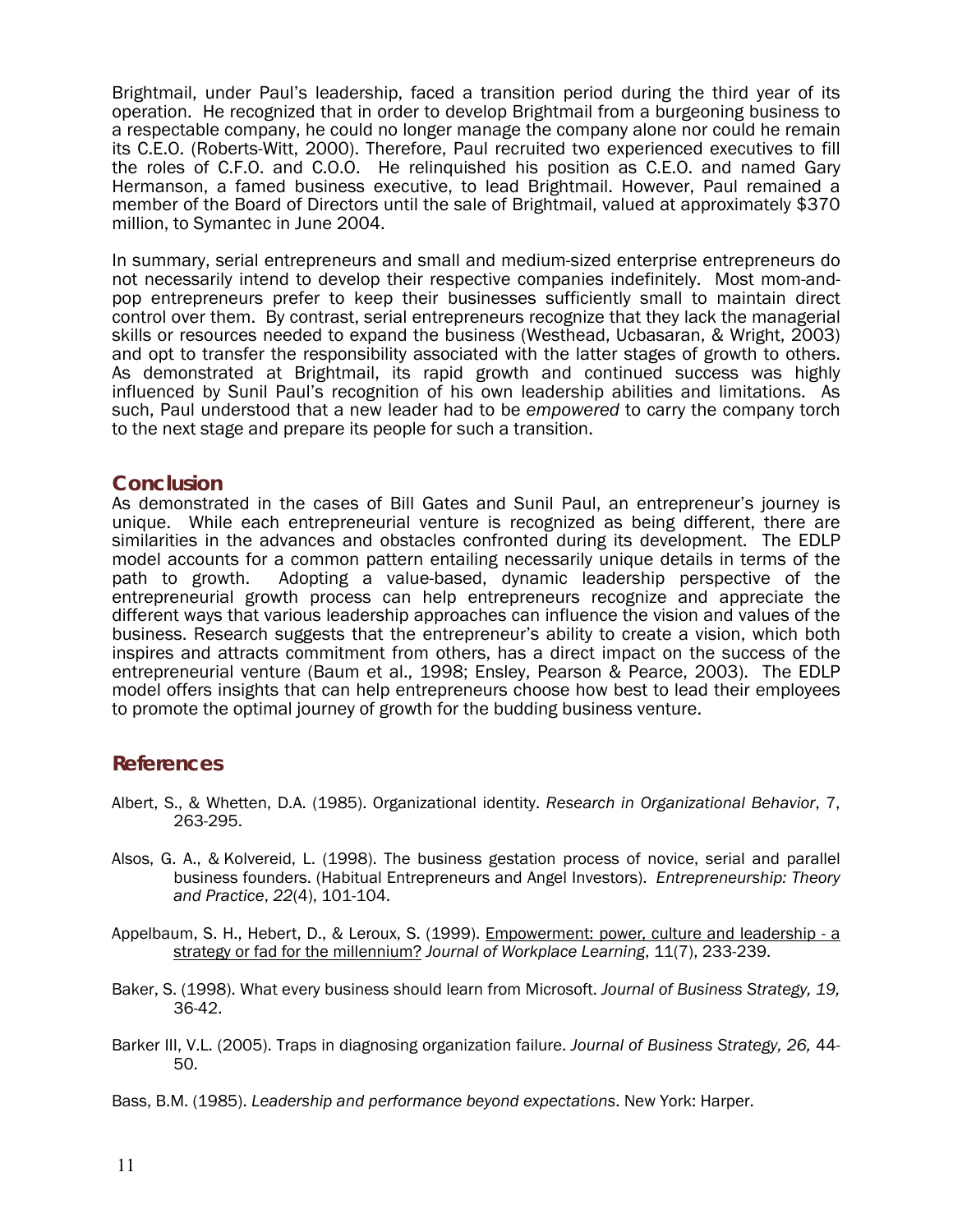Bass, B.M. (1990). *Handbook of leadership: A survey of theory and research*. New York: Free Press.

- Baum, J.R., Locke, E.A., & Kirkpatrick, S.A. (1998). A longitudinal study of the relation of vision and vision communication to venture growth in entrepreneurial firms. *Journal of Applied Psychology, 83*(1), 43-54.
- Bhave, M.P. (1994). A process model of entrepreneurial venture creation. *Journal of Business Venturing, 9,* 223-242.
- Bird, B. (1989). *Entrepreneurial Behavior*. Glenview, Illinois: Scott, Foresman & Company.
- Block Z, & MacMillan, I. (1985). Milestones for successful venture planning. *Harvard Business Review*,*63*(5),184-96.
- Brandel, M. (1999). Microsoft is born. *Computerworld*, *33*, 71.
- Bryant, T.A. (2004). Entrepreneurship. In G.R. Goethals & G.J. Sorensen & J.M. Burns (Eds.), *Encyclopedia of Leadership* (Vol. 1, pp. 442-448). Thousand Oaks, CA: Sage.

Burns, J.M. (1978). *Leadership*. New York: Harper & Row.

Cogliser, C.C., & Brigham, K.H. (2004). The intersection of leadership and entrepreneurship: Mutual lessons to be learned. *Leadership Quarterly, 15*, 771-799.

Davids, M. (1995). Where style meets substance. *Journal of Business Strategy, 16,* 48-60.

- Ensley, M.D., Pearson, A., & Pearce, C.L. (2003). Top management team process, shared leadership, and new venture performance: A theoretical model and research agenda. *Human Resource Management Review, 13*(2), 329-46.
- Glover, J., Friedman, H. & Jones, G. (2002). Adaptive leadership: When change is not enough (Part One). *Organization Development Journal, 20,* 15-23.
- Goett, P. (1999). Bill Gates (b.1955): Standards operating procedure. *Journal of Business Strategy*, *20,* 42.
- Greiner, L.E. (1972). Evolution and revolution as organizations grow. *Harvard Business Review*, *54*(4), 37-46.
- Gupta, V., MacMillan, I.C., & Surie, G. (2004). Entrepreneurial leadership: Developing and measuring a cross-cultural construct. *Journal of Business Venturing, 19*, 241-260.
- Herron, L. & Sapienza, H. J, (1992). The entrepreneur and the initiation of new venture launch activities. *Entrepreneurship Theory and Practice*, 17(1), 49-55.
- Hornaday, J.A., & Aboud, J. (1971). Characteristics of Successful Entrepreneurs. *Personal Psychology, 24*(Summer).
- Kazanjian, R.K. (1988). Relation of dominant problems to stages of growth in technology-based new ventures. *Academy of Management Journal*, *31*(2), 257-279.
- Klein, B. (2001). The Microsoft case: What can a dominant firm do to defend its market position? *Journal of Economic Perspectives, 15,* 45-62.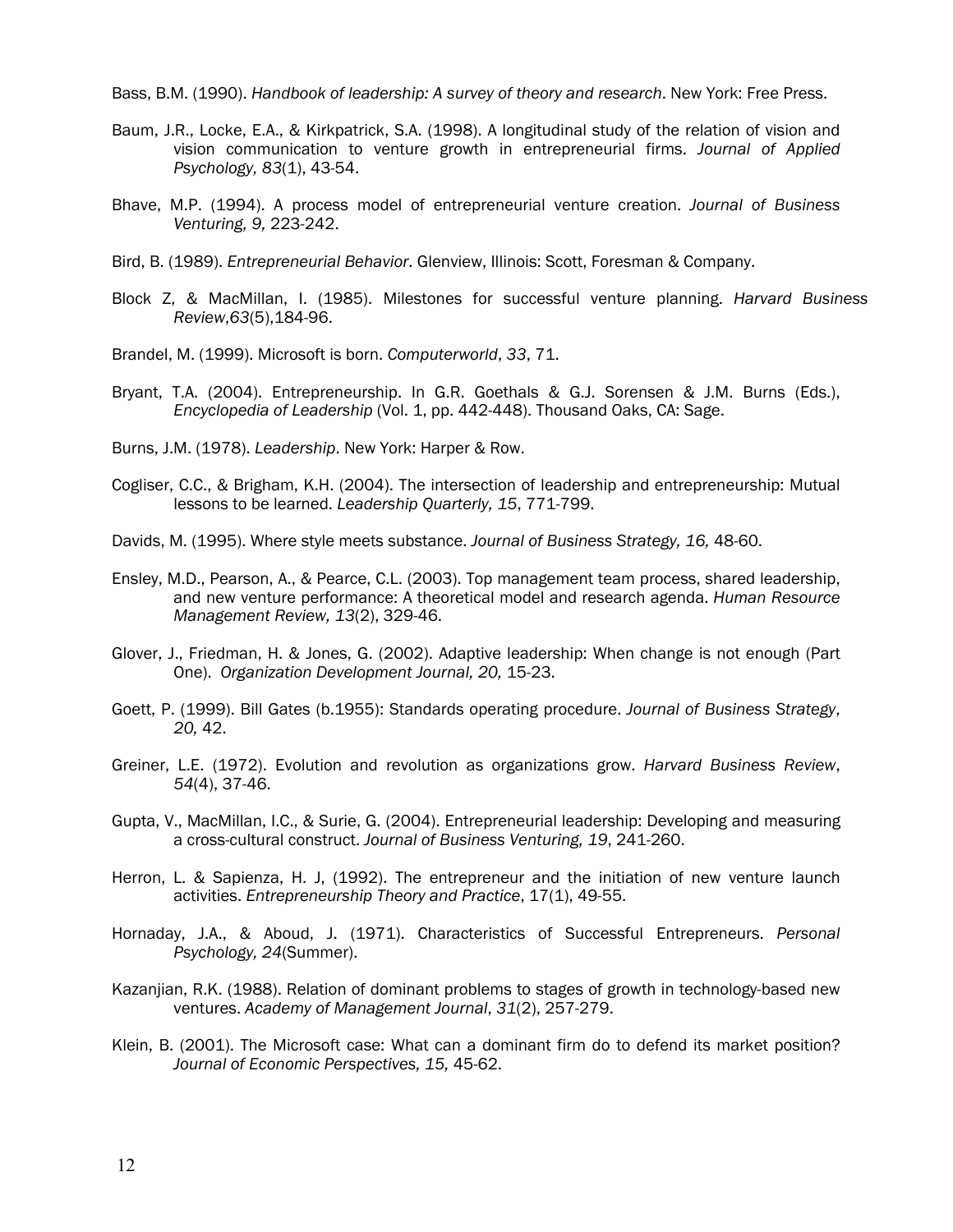- Krishnan, V. R. (2004). Impact of transformational leadership on followers' influence strategies. *Leadership & Organization Development Journal, 25*(1/2), 58-72.
- Lyman, J. Spam Costs \$20 Billion Each Year In Lost Productivity. (December 29, 2003). Retrieved May 8, 2006, from www.linuxinsider.com/story/32478.html.
- Maccoby, M. (2001). Successful leaders employ strategic intelligence. *Research Technology Management, 44,* 58-61.
- Manz, C.C. (1986). Self-leadership: Toward an expanded theory of self-influence processes in organizations. *Academy of Management Review, 11*, 585-600.
- Manz, C.C., & Neck, C.P. (2004). *Mastering Self-Leadership: Empowering yourself for personal excellence* (2nd ed.). Upper Saddle River, NJ: Prentice Hall.
- Manz, C.C., & Sims, H.P.J. (1987). Leading workers to lead themselves: The external leadership of self-managing work teams. *Administrative Science Quarterly, 32*, 106-128.
- Manz, C.C., & Sims, H.P.J. (2001). *The new Superleadership: Leading others to lead themselves*. San Francisco, CA: Berrett-Koehler.
- McClelland, D. (1961). *The Achieving Society*. Pincton: D. Vamn Nostrand Co.
- Microsoft. Bill Gates' Web Site. (2006a). Retrieved April 23, 2006, from http://www.microsoft.com/billgates/bio.asp.
- Microsoft. Microsoft Announces Plans for July 2008 Transition for Bill Gates. (2006b). Retrieved April 28, 2008, from http://www.microsoft.com/presspass/press/2006/jun06/06- 15CorpNewsPR.msp.
- Microsoft. Steve Ballmer: Chief Executive Officer. (2005). Retrieved April 23, 2006, from [http://www.microsoft.com/presspass/exec/steve/default.mspx.](http://www.microsoft.com/presspass/exec/steve/default.mspx)
- Neck, C.P., Neck, H.M., & Manz, C.C. (1997). Thought self-leadership: Mind management for entrepreneurs. *Journal of Developmental Entrepreneurship, 2*, 25-36.
- Neck, C.P., Neck, H.M., Manz, C.C., & Godwin, J. (1999). I think I can; I think I can: A self-leadership perspective toward enhancing entrepreneur thought patterns, self-efficacy, and performance. *Journal of Managerial Psychology,* 14, 477-501*.*
- Rana, R. Sunil Paul: A Man of Ideas. (2005). Retrieved May 4, 2006, from www.indianlifeandstyle.com/ILS-July-Aug05/looking.htm.
- Roberts-Witt, S.L*.* A Network's Anatomy: Brightmail Inc. (2000). Retrieved May 4, 2006, from www.iw.com/magazine.php?inc=051500/5.15netanatomy.html.
- Rokeach, M. (1973). *The Nature of Human Values*. New York: Free Press.
- Schein, E.H. (1985). *Organizational culture and leadership*, San Francisco: Jossey-Bass.
- Schwartz, S.H., & Bilsky, W. (1987). Toward a universal psychological structure of human values. *Journal of Personality and Social Psychology*, 53, 550-562.
- Spreitzer, G.M. (1995). Psychological empowerment in the workplace: Dimensions, measurement, and validation. *Academy of Management Journal, 39*, 483-504.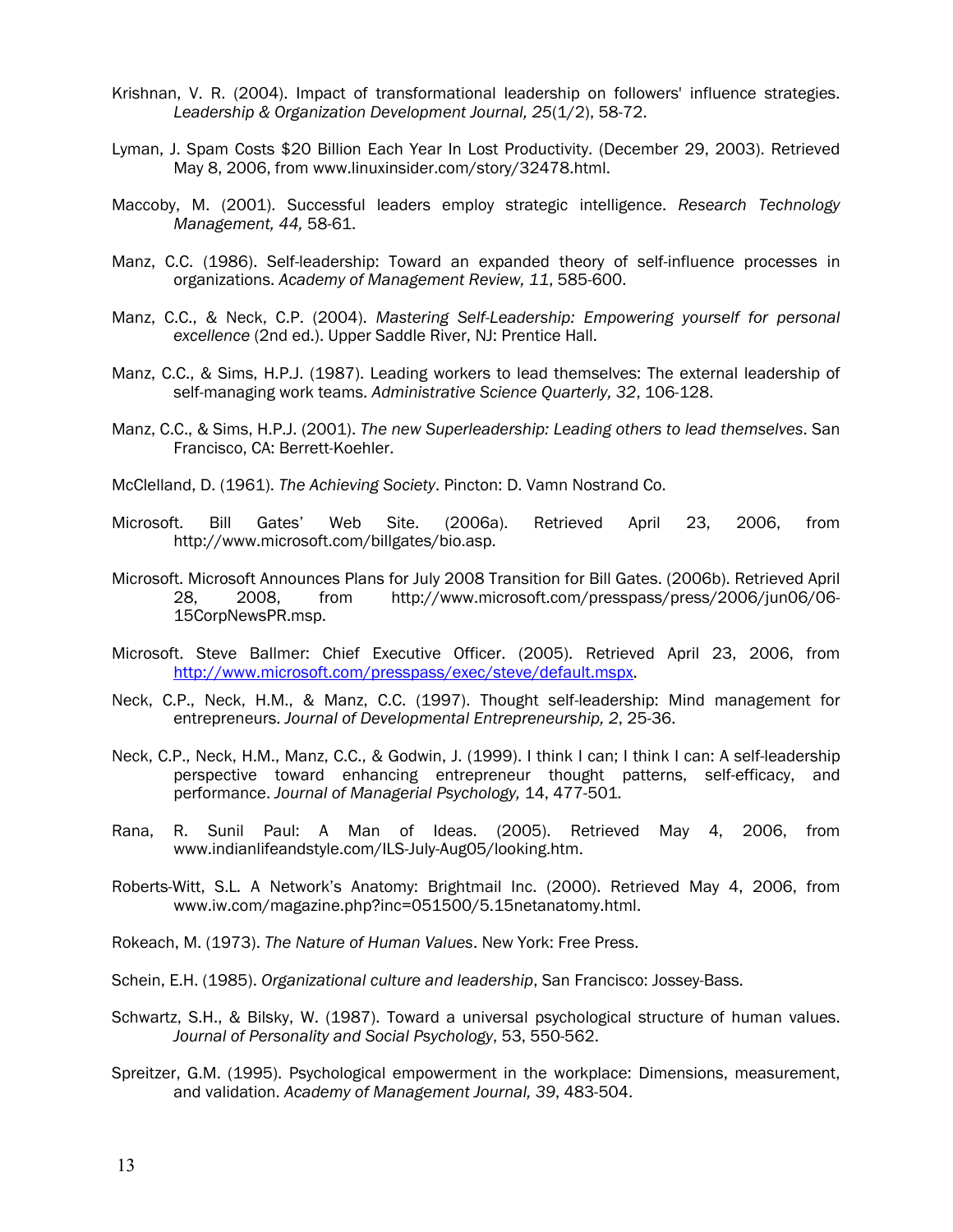Theodhosi, A.S. (2000). May the worst man win. *Strategy & Leadership, 28*, 28-31.

- Timmons, J.A. (2001). *New Venture Creation: Entrepreneurship for the 21st Century* (5th ed.). New York: McGraw-Hill.
- Westhead, P., Ucbasaran, D., & Wright, M. (2003). Differences Between Private Firms Owned by Novice, Serial and Portfolio Entrepreneurs: Implications for Policy Makers and Practitioners. *Regional Studies, 37*(2), 187-200.
- Williams, S.L.(2002). Strategic planning and organizational values: Links to alignment. *Human Resource Development International*, 2, 217-233.
- Wright, M., Westhead, P., & Sohl, J. (1998). Editor's introduction: Habitual entrepreneurs and angel investors. *Entrepreneurship Theory and Practice*, *22*(1), 5-21.
- Yukl, G. (2006). *Leadership in Organizations* (6th ed.). Upper Saddle River, NJ: Prentice Hall.

**\_\_\_\_\_\_\_\_\_\_\_\_\_\_\_\_\_\_\_\_\_\_\_\_\_\_\_\_\_\_\_\_\_\_\_\_\_\_\_\_\_\_\_\_\_\_\_\_\_\_\_\_\_\_\_\_\_\_\_\_** 

#### **Author Biographies**

#### Charles C. Manz

Charles C. Manz, Ph.D. is a speaker, consultant, and bestselling author of over 200 articles and scholarly papers and 20 books including *Mastering Self-Leadership, 4th ed., Fit to Lead, The New SuperLeadership, The Power of Failure,* Foreword Magazine best book-of-the-year Gold Award winner *Emotional Discipline,* and Stybel-Peabody National Book prize winning *SuperLeadership*. His work has been featured on radio and television and in *The Wall Street Journal, Fortune, U.S. News & World Report, Success, Psychology Today, Fast Company* and several other national publications. He is the Nirenberg Chaired Professor of Leadership in the Isenberg School of Management at the University of Massachusetts. Formerly a Marvin Bower Fellow at the Harvard Business School his clients have included 3M, Ford, Xerox, General Motors, P&G, American Express, the Mayo Clinic, Banc One, the U.S. and Canadian governments, and many others.

#### Chun Guo

Chun Guo is a Ph.D. candidate in Organizational Studies at the Isenberg School of Management, University of Massachusetts at Amherst. Her research interests include leadership, entrepreneurship, organizational justice, social networks, and human resource management in China. She received her M.B.A. from Oklahoma State University. She has worked in the clean energy industry in China for years and is currently working on her Ph.D. dissertation research regarding the role of organizational justice in massive layoffs in China.

#### Sinéad G. Ruane

Sinéad G. Ruane spent years employed in a variety of organizations, from public and private to non-governmental and charity, filling an assortment of roles, before realizing that she'd really prefer to *study* different organizations and forms of work. A nomad at heart, she has lived on four continents and earned degrees in Management from the University of Saskatchewan, Canada, and University College Dublin, Ireland. Sinéad is now pursuing a PhD in Organization Studies at the University of Massachusetts, Amherst. Her research interests include emotion, gender, and power issues in the workplace, qualitative methodology, and her current obsession, personal coaching – the focus of her dissertation.